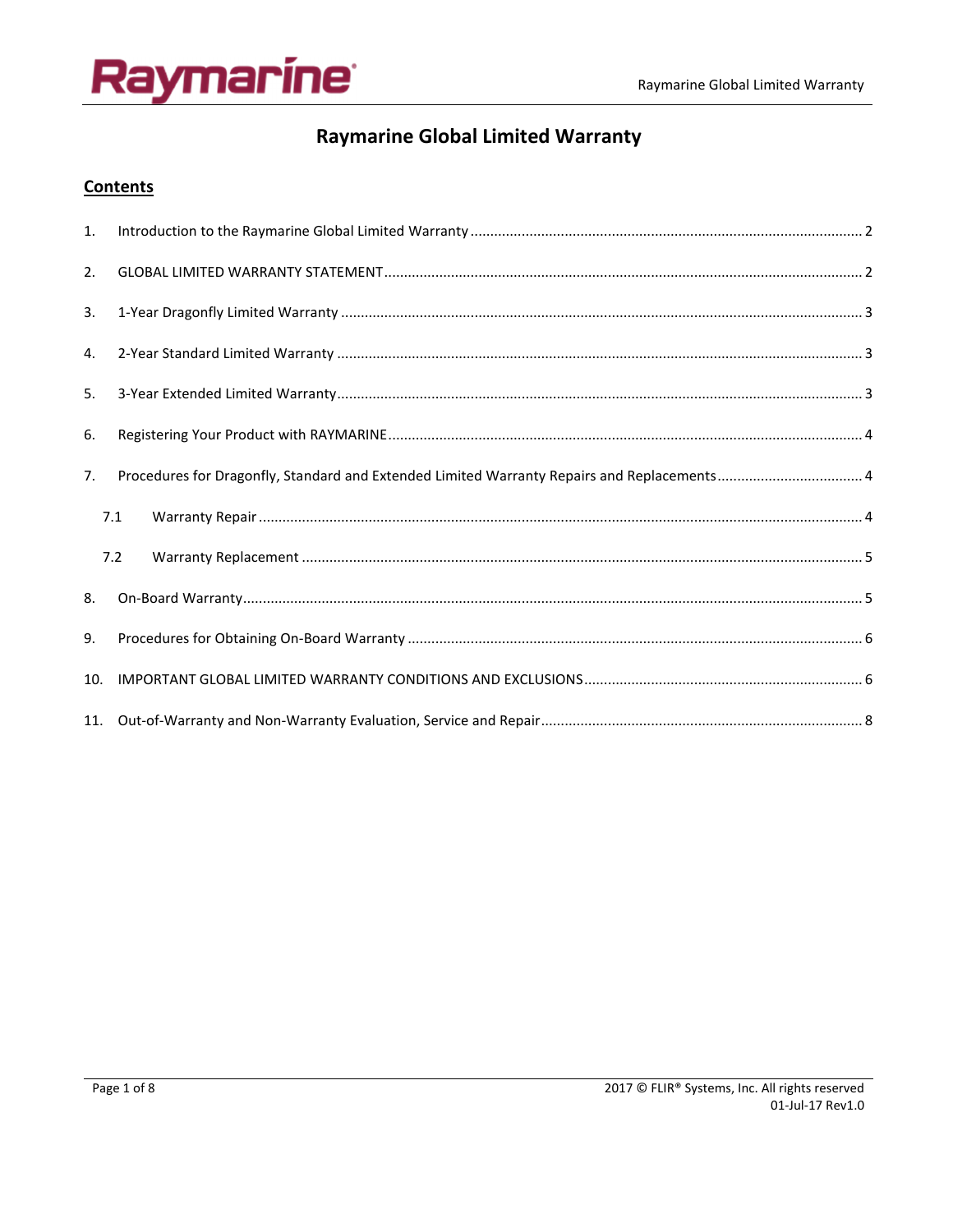# vmarine°

## **1. Introduction to the Raymarine Global Limited Warranty**

Raymarine's Global Limited Warranty is effective for qualifying products purchased on or after 1st July 2017. Raymarine UK Ltd. and its affiliates ("RAYMARINE") warrants RAYMARINE products purchased directly from RAYMARINE, from an approved RAYMARINE dealer (visit raymarine.com/DealerLocator to find and contact your local approved RAYMARINE dealer), or installed on a new vessel by an authorized boat builder, known as the Original Equipment Manufacturer (OEM) (the "Products"), to be free from defects in material and workmanship for;

- (i) Dragonfly Products for one (1) year ("Dragonfly Limited Warranty Period"); and
- (ii) Standard Products for two (2) years ("Standard Limited Warranty Period"); from

(a) the date the Products were first purchased; or (b) in the case of Products installed on a new vessel by an authorized OEM, the date the vessel was first delivered (the "Purchase Date") to the first retail customer (the "Original Customer").

All prior RAYMARINE warranty policies, procedures and points of contact are superseded and replaced by this RAYMARINE Global Limited Warranty.

Except for Dragonfly Products, Warranty Replacement Product, Refurbished Product and Products used for regular commercial, military, law enforcement or related purposes, by registering your new Product with RAYMARINE, you can upgrade the 2-year Standard Limited Warranty to a 3-year Extended Limited Warranty at no additional cost.

In some countries and for most Products, RAYMARINE also offers a Warranty Replacement service and On-Board Warranty. These services, when available, are designed to help minimize the down-time of Products that may require warranty repair.

**Your Proof of Purchase documentation is important. Please keep it in a safe place. If you need a warranty service your proof of purchase will be required.** 

**RAYMARINE Products are not a substitute for possessing and exercising the independent judgment and skill needed to safely and effectively operate any vessel or engage in any marine activity.** 

### **2. GLOBAL LIMITED WARRANTY STATEMENT**

THE LIMITED WARRANTIES AND REMEDIES IN THE GLOBAL LIMITED WARRANTY ARE EXCLUSIVE AND IN LIEU OF ALL OTHER WARRANTIES EXPRESS OR IMPLIED OR STATUTORY, INCLUDING ANY LIABILITY ARISING UNDER ANY WARRANTY OF MERCHANTABILITY OR FITNESS FOR A PARTICULAR PURPOSE, STATUTORY OR OTHERWISE. THIS WARRANTY GIVES THE OWNER SPECIFIC LEGAL RIGHTS, WHICH MAY VARY FROM JURISDICTION TO JURISDICTION.

IN NO EVENT SHALL RAYMARINE UK LTD. OR ITS AFFILIATES BE LIABLE FOR ANY INCIDENTAL, SPECIAL, INDIRECT OR CONSEQUENTIAL DAMAGES, WHETHER RESULTING FROM THE USE, MISUSE, INABILITY TO USE, IMPROPER RELIANCE ON, OR FROM ANY DEFECTS IN THE PRODUCT. SOME JURISDICTIONS DO NOT ALLOW THE EXCLUSION ON INCIDENTAL OR CONSEQUENTIAL DAMAGES, SO THE ABOVE LIMITATION MAY NOT APPLY TO YOU.

THE GLOBAL LIMITED WARRANTY DOES NOT AFFECT A CUSTOMER'S RIGHTS AGAINST A RETAILER ARISING FROM A SALES/PURCHASE CONTRACT.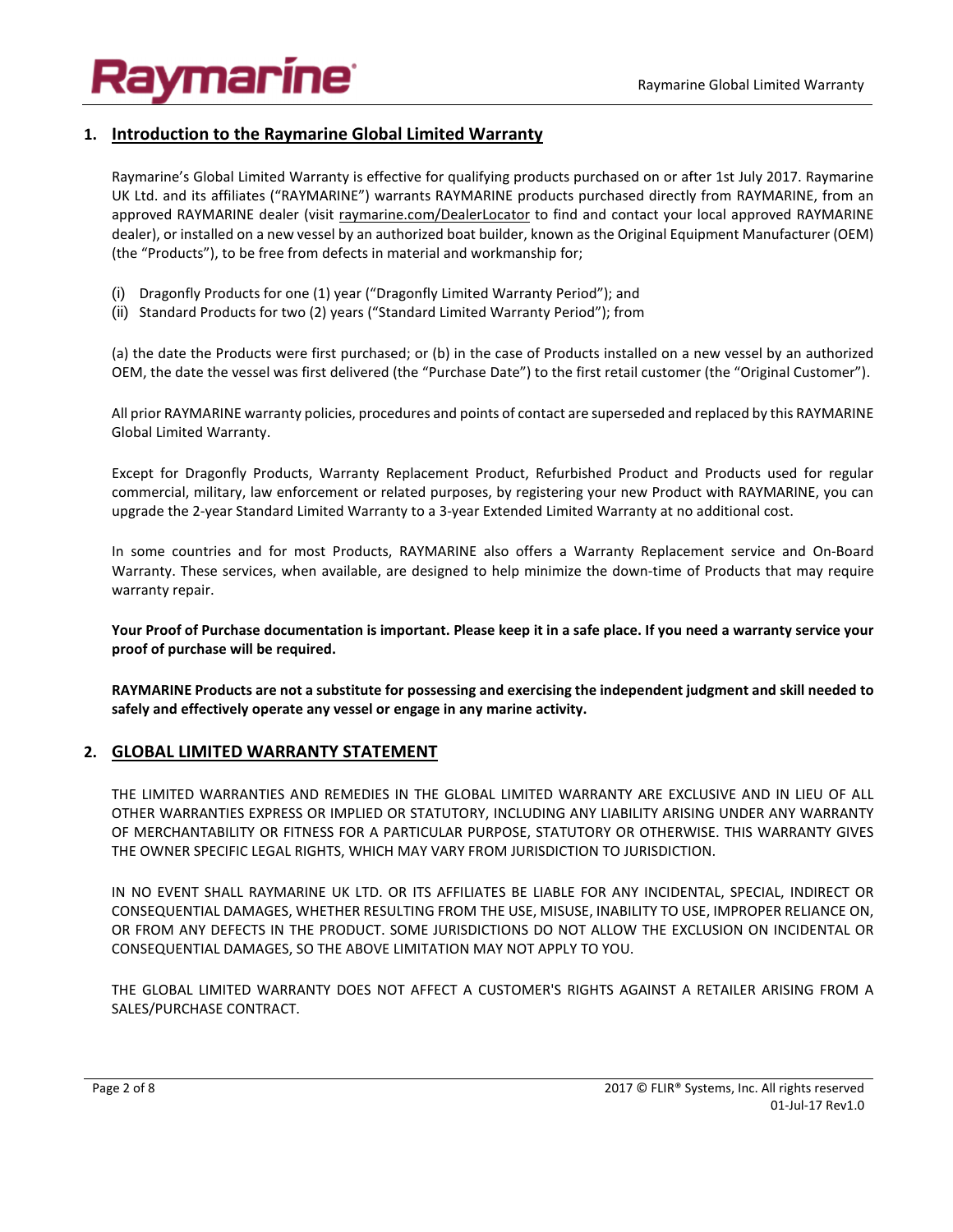## ymarine<sup>.</sup>

RAYMARINE, IN ITS SOLE DISCRETION, RETAINS THE RIGHT TO REPAIR OR REPLACE THE PRODUCT, WHICH, IN THE ABSENCE OF ANY APPLICABLE LAW TO THE CONTRARY, SHALL BE THE CUSTOMER'S SOLE AND EXCLUSIVE REMEDY FOR ANY BREACH OF WARRANTY.

PRODUCT REPAIRED OR REPLACED UNDER WARRANTY WILL BE WARRANTED ONLY FOR THE REMAINING BALANCE OF THE APPLICABLE ORIGINAL DRAGONFLY LIMITED WARRANTY PERIOD, STANDARD LIMITED WARRANTY PERIOD OR EXTENDED LIMITED WARRANTY PERIOD.

## **3. 1-Year Dragonfly Limited Warranty**

Subject to the terms, conditions, limitations and exclusions in the Global Limited Warranty, all Dragonfly Products (including Wi-FISH) are warranted to be free from defects in material or workmanship for a period of one (1) year from the date the Product was purchased by the Original Customer (the "Dragonfly Limited Warranty Period"). During this period and for the Original Customer, RAYMARINE will, at its sole option, repair or replace any components that fail in normal use.

Dragonfly Products are warranted for leisure use only, which excludes commercial, military, law enforcement or related purposes.

If the Dragonfly Limited Warranty applies to you, RAYMARINE will not charge you for parts or labour for warranty repairs or replacements. However, the cost of transporting your warranted Product to RAYMARINE for repair or replacement is your responsibility and is not covered by RAYMARINE.

### **4. 2-Year Standard Limited Warranty**

Subject to the terms, conditions, limitations and exclusions in the Global Limited Warranty, all RAYMARINE Products are warranted to be free from defects in material or workmanship for a period of two (2) years from the date the Product was purchased by the Original Customer (the "Standard Limited Warranty Period"). During this period and for the Original Customer, RAYMARINE will, at its sole option, repair or replace any components that fail in normal use.

If the Standard Limited Warranty applies to you, RAYMARINE will not charge you for parts or labour for warranty repairs or replacements. However, the cost of transporting your warranted Product to RAYMARINE for repair or replacement is your responsibility and is not covered by RAYMARINE.

Some customers may have the option to purchase a Refurbished RAYMARINE Product instead of a new Product, typically at a reduced price. A Refurbished RAYMARINE Product is a product that was repaired or rebuilt and fully tested by RAYMARINE to ensure that it meets all Product performance specifications. A Refurbished RAYMARINE Product may have observable cosmetic blemishes, but such blemishes will in no way affect product performance.

This 2-Year Standard Limited Warranty applies equally to both new Products and Refurbished RAYMARINE Products, except that observable cosmetic blemishes not affecting product performance on any Refurbished Product that a customer chooses to purchase are expressly excluded from warranty coverage.

### **5. 3-Year Extended Limited Warranty**

Subject to the terms, conditions, limitations and exclusions in the Global Limited Warranty, and excluding Dragonfly Products, Warranty Replacement Product, Refurbished Product and Products used for regular commercial, military, law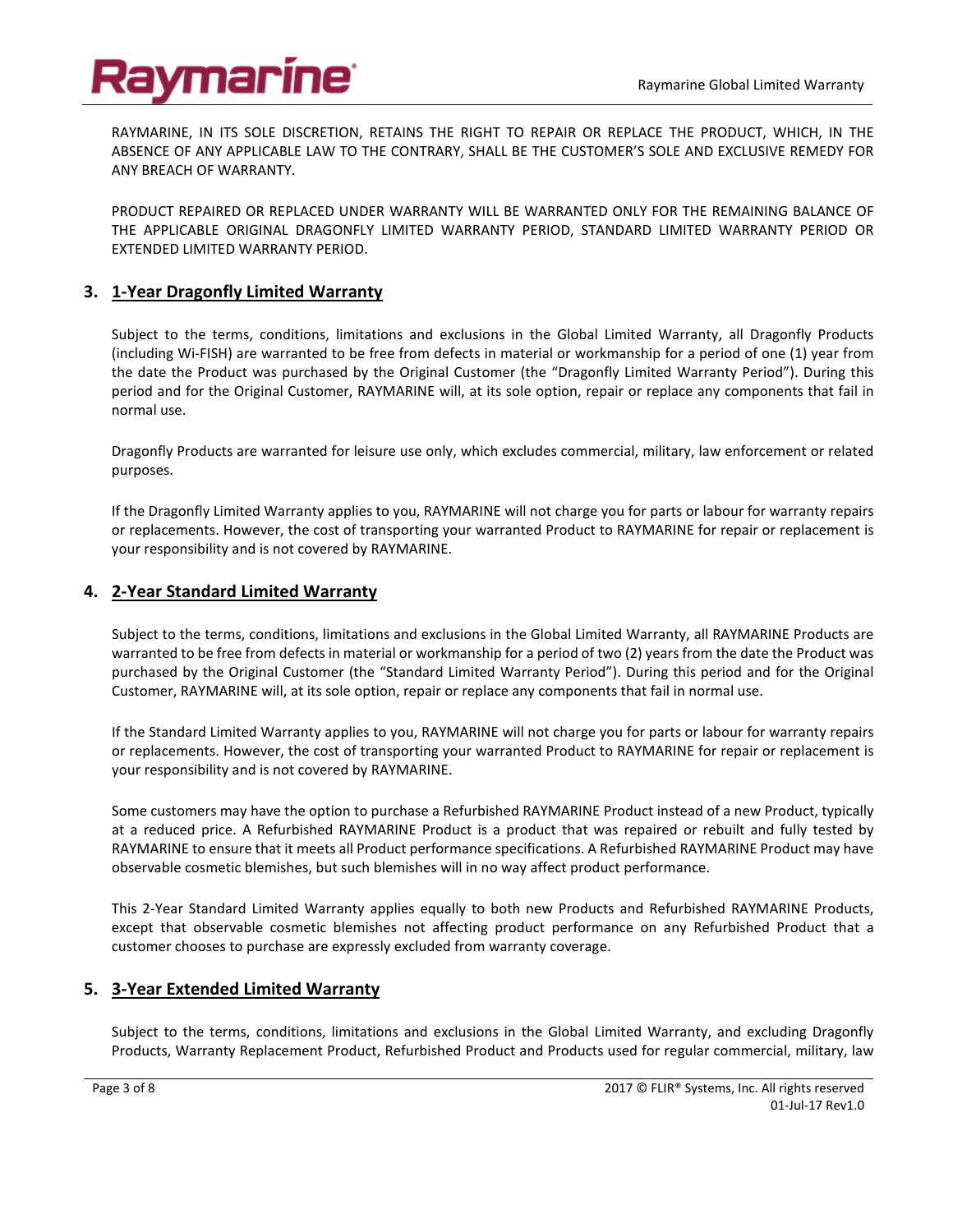## aymarine<sup>.</sup>

enforcement or related purposes, **all new Products registered with Raymarine within ninety (90) days from the date the product was first purchased by the Original Customer** are warranted to be free from defects in material or workmanship for a period of three (3) years from the date the Product was purchased by the Original Customer (the "Extended Limited Warranty Period"). During this period and for the Original Customer, RAYMARINE will, at its sole option, repair or replace any Product components that fail in normal use. Upon successful registration of the Product, the 3-Year Extended Limited Warranty replaces the 2-Year Standard Limited Warranty.

If the Extended Limited Warranty applies to you, RAYMARINE will not charge you for parts or labour for warranty repairs or replacements. However, the cost of transporting your warranted Product to RAYMARINE for repair or replacement is your responsibility and is not covered by RAYMARINE.

Dragonfly Products that are covered under RAYMARINE'S 1-Year Dragonfly Limited Warranty (see Section 3 "1-Year Dragonfly Limited Warranty"), Refurbished Products that are covered under RAYMARINE'S 2-Year Standard Limited Warranty (see Section 4, "2-Year Standard Limited Warranty") and Warranty Replacement Product (see Section 7 "Procedures for Dragonfly, Standard and Extended Limited Warranty Returns, Repairs and Replacements") are not eligible for the 3-Year Extended Limited Warranty upgrade.

#### **6. Registering Your Product with RAYMARINE**

By registering your Product with RAYMARINE at raymarine.com/WarrantyRegistration, you will receive important product announcements, updates and other information designed to enhance the use and enjoyment of your Product. Additionally, except for Dragonfly Products, Warranty Replacement Product, Refurbished Product and Products used for regular commercial, military, law enforcement or related purposes, if you register your Product with RAYMARINE at raymarine.com/WarrantyRegistration, the 2-Year Standard Limited Warranty is upgraded and replaced by the 3-Year Extended Limited Warranty at no additional cost. To qualify for the 3-Year Extended Limited Warranty upgrade, **the product registration must be completed within ninety (90) days from the date the product was first purchased by the Original Customer.**

**Your product registration document is important. If you qualify for 3-Year Extended Limited Warranty, and need a warranty service, your proof of purchase and product registration will be required.** 

#### **7. Procedures for Dragonfly, Standard and Extended Limited Warranty Repairs and Replacements**

During a valid Dragonfly Limited Warranty Period, Standard Limited Warranty Period or Extended Limited Warranty Period, RAYMARINE retains the right to repair or replace a warranty product at its sole discretion. Any Product that is repaired or replaced under warranty will be warranted only for the remaining balance of the applicable original Dragonfly Limited Warranty Period, Standard Limited Warranty Period or Extended Limited Warranty Period.

Certain Products may also be eligible for RAYMARINE's On-Board Warranty service at no additional charge during the Standard Limited Warranty Period or Extended Limited Warranty Period that applies to you (see Section 8, "On-Board Warranty").

#### **7.1 Warranty Repair**

For complete information on troubleshooting your Product before returning it under warranty, and for information on how and where to return your Product in the event warranty repair is required, it is recommended to contact your local certified RAYMARINE dealer by visiting raymarine.com/DealerLocator.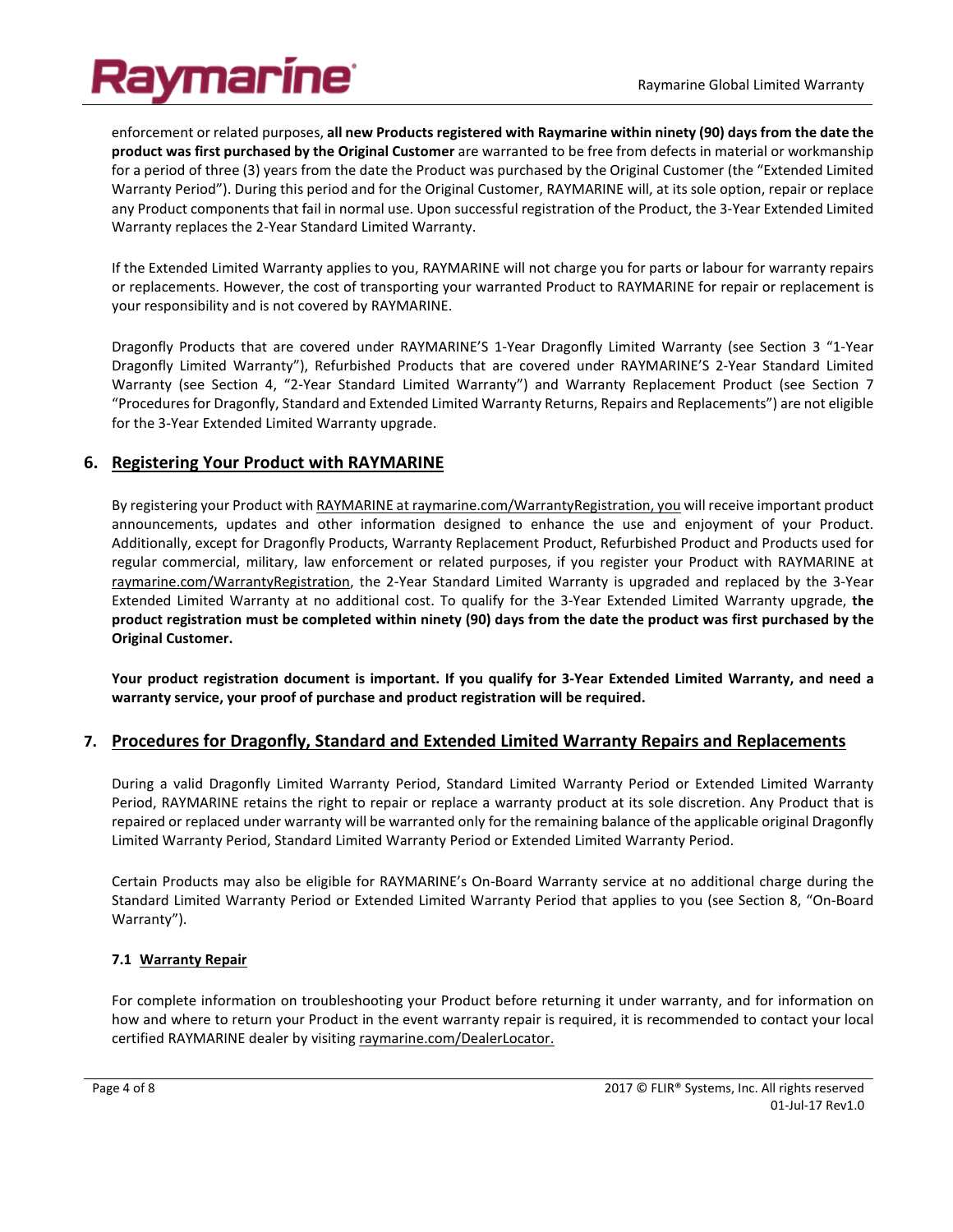If you need to return your Product to RAYMARINE, this must be done through the Raymarine Customer Portal at raymarine.com/CustomerRepair. Products must only be returned when you have received a notification number. Be sure to remove all accessories and personal information (such as chart cards and sun covers) from the Product. Raymarine accepts no responsibility for lost accessories returned with your Product. Ensure all data (such as waypoints) is backedup. Securely re-package the Product for shipping; and include inside the package, along with the Product being returned:

- (i) The notification number from the Raymarine Customer Portal; **and**
- (ii) Valid proof of purchase including date and place of purchase and Product serial number(s); **and**
- (iii) A copy of your product registration if you qualify for 3-Year Extended Limited Warranty.

RAYMARINE is not responsible for products that are lost or damaged during shipment and all shipping, insurance and duty costs are the customer's sole responsibility. RAYMARINE strongly recommends that you adequately insure any product that is returned to RAYMARINE for a warranty service.

#### **7.2 Warranty Replacement**

RAYMARINE'S Warranty Replacement service is only available through a certified RAYMARINE dealer. Visit raymarine.com/DealerLocator to find and contact your local certified RAYMARINE dealer. Warranty Replacement is not available in all countries and not all products are eligible for Warranty Replacement.

During a valid Dragonfly Limited Warranty Period, Standard Limited Warranty period or Extended Limited Warranty period, the Raymarine Warranty Replacement service may enable you to receive a Warranty Replacement Product from RAYMARINE in advance of the certified RAYMARINE dealer returning the warranty product to RAYMARINE. To be eligible for the Warranty Replacement service you must provide the certified RAYMARINE dealer:

- (i) Valid proof of purchase including date and place of purchase and Product serial number(s); **and**
- (ii) A copy of your product registration if you qualify for 3-Year Extended Limited Warranty.

A Warranty Replacement Product will retain the balance of warranty from the original Product and will be warranted only for the remaining balance of the applicable original Dragonfly Limited Warranty Period, Standard Limited Warranty Period or Extended Limited Warranty Period.

#### **8. On-Board Warranty**

On-Board Warranty is a convenient way to have your RAYMARINE Product repaired or replaced by a certified RAYMARINE dealer without first having to remove the Product from your vessel.

#### **8.1 Products Under Warranty that are Eligible for On-Board Warranty**

Except for Dragonfly Products, wireless instrument displays and handheld products, all RAYMARINE authorized OEM installed Products and Product installed and registered by a certified RAYMARINE dealer are eligible for On-Board Warranty at no additional charge during the Standard Limited Warranty Period or Extended Limited Warranty Period that applies to you, subject to the terms, conditions, limitations and exclusions in 8.2. and in this RAYMARINE Global Limited Warranty.

#### **8.2 Qualifying an Eligible Product for On-Board Warranty**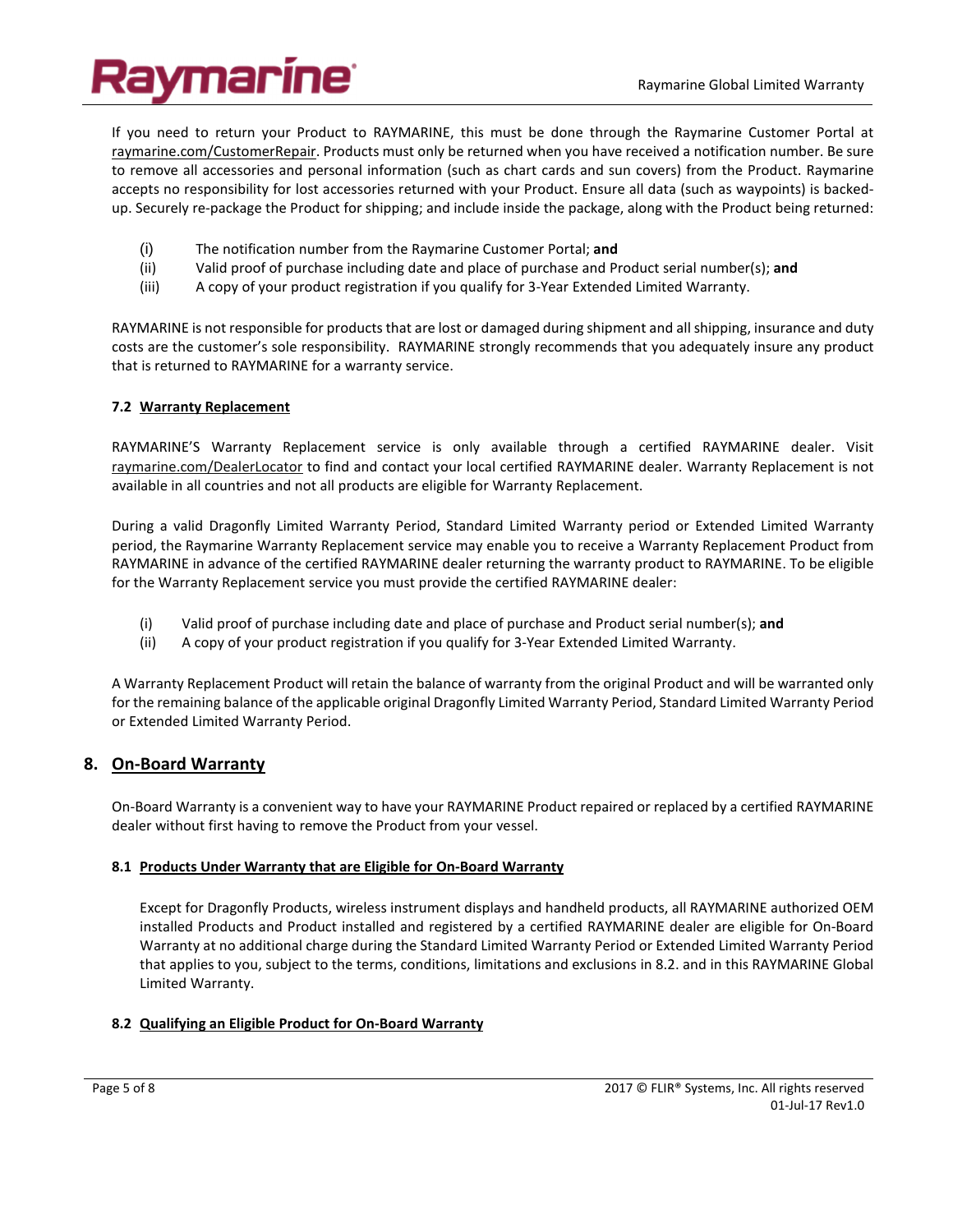## ymarine<sup>.</sup>

Subject to the following conditions, limitations and exclusions, to qualify an eligible Product for On-Board Warranty at no additional charge:

- (i) the eligible Product must be installed on a vessel that is located within two (2) hours round-trip travel by automobile of a certified RAYMARINE dealer;
- (ii) there must be verification that the eligible Product was installed by a certified RAYMARINE dealer or an authorized OEM; and
- (iii) the eligible Product must have been purchased and installed within the same Raymarine geographic region. The three RAYMARINE Geographic Regions are:
	- (1) **Americas** (Canada, United States, Caribbean, Central America and South America);
	- (2) **EMEA** ("Europe/Middle East/Africa", which includes the UK and EU); and
	- (3) **APAC** ("Asia Pacific", which includes Australia and New Zealand).

Dragonfly Products, wireless instrument displays and handheld products are not eligible for On-Board Warranty.

#### **9. Procedures for Obtaining On-Board Warranty**

To inquire about obtaining RAYMARINE On-Board Warranty, please contact your local certified RAYMARINE dealer by visiting raymarine.com/DealerLocator.

If you have a Product that qualifies for On-Board Warranty, in order to obtain an on-board service at no additional charge you must provide the certified RAYMARINE dealer with the following, prior to commencement of service:

- 1. Valid proof of purchase confirming:
	- (i) the date of purchase;
	- (ii) the name and location of the certified RAYMARINE dealer or authorized OEM where you purchased the Product;
	- (iii) the Product serial number; **and**
- 2. Valid proof of installation by a certified RAYMARINE dealer or an authorized OEM in the same RAYMARINE Geographic Region where the Product was purchased.

#### **10. IMPORTANT GLOBAL LIMITED WARRANTY CONDITIONS AND EXCLUSIONS**

Any Product that is repaired or replaced under warranty will be warranted only for the remaining balance of the applicable original Dragonfly Limited Warranty Period, Standard Limited Warranty Period or Extended Limited Warranty Period.

IN ADDITION TO ALL OF THE OTHER TERMS, CONDITIONS, LIMITATIONS AND EXCLUSIONS SPECIFIED IN THE RAYMARINE GLOBAL LIMITED WARRANTY, RAYMARINE IS NOT RESPONSIBLE FOR, AND THE WARRANTY DOES NOT COVER, ANY AND ALL OF THE FOLLOWING: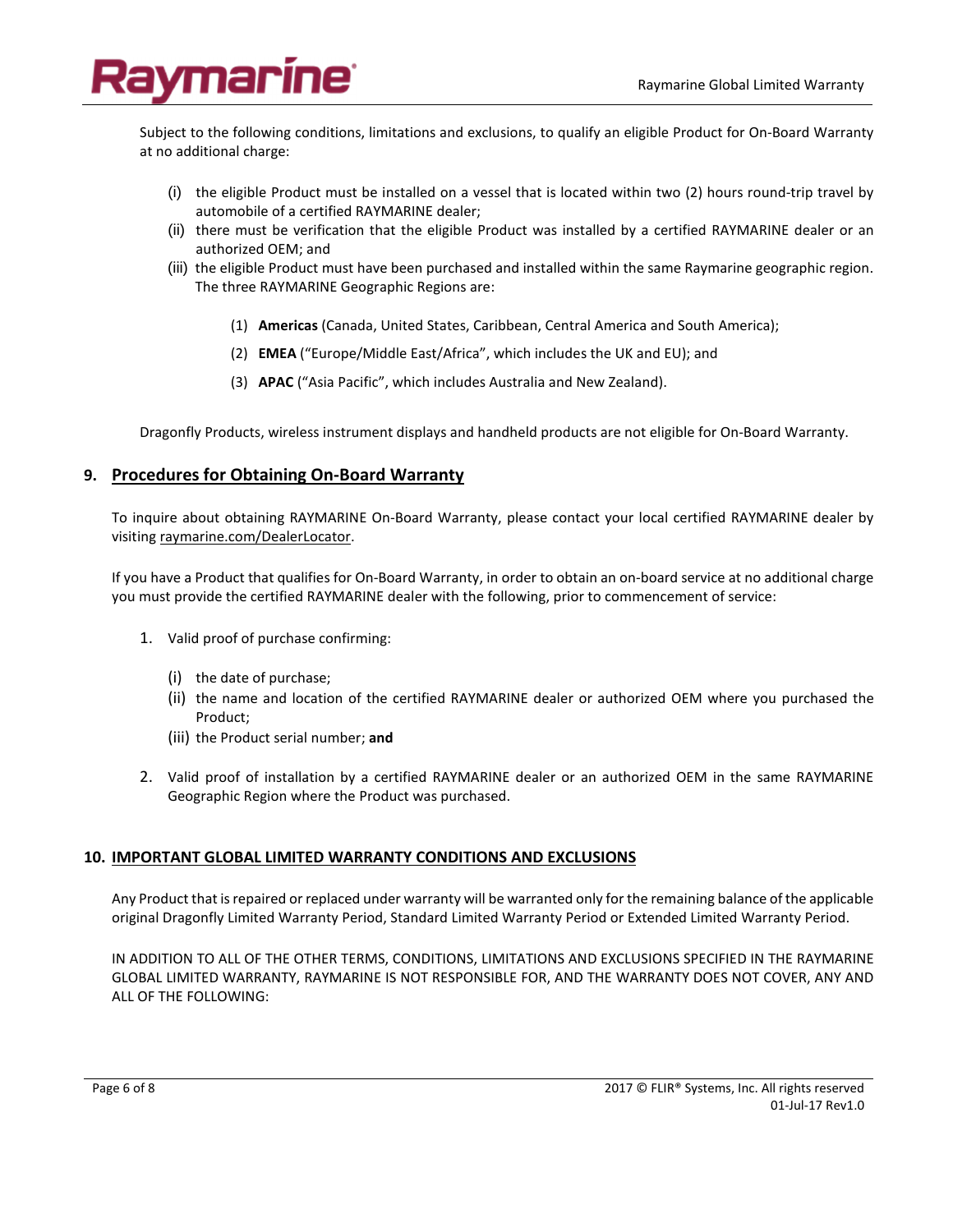# aymarine<sup>.</sup>

- Failures or defects due to accident, abuse, misuse, high pressure washing, shipping damage, alteration, corrosion, incorrect and/or non-authorized repair, improper siting or installation (whether or not by a certified RAYMARINE dealer), or failure to comply with product user information or guidance;
- Product used for purposes other than marine activity or used outside the marine environment;
- Products where the serial number has been altered, obscured or is missing;
- Failure of or defects in third party software or services supplied with, or accessible via, the Product;
- Failure of a Product not sold under the RAYMARINE brand name (which is supplied with the warranty provided by its manufacturer);
- Routine maintenance and checks, software revisions or updates, alignment/calibration, sea trials or commissioning unless required by replacement of parts in the area being aligned;
- Repair or replacement of items intended to be consumed or replaced including (without limitation) fuses, batteries, drive belts, radar limiter diodes, magnetrons, snap-in impeller carriers, impellers, impeller bearings and impeller shafts;
- On-Board Repair Service for Dragonfly Products, wireless instrument displays and handheld products, Products excluded by Section 8.2., or Products on a vessel that is more than two (2) hours round-trip by automobile travel time from a certified RAYMARINE dealer;
- Recovery or replacement of personal information stored on a Product;
- All associated costs, including (without limitation) taxes, travel or transport, Product de-installation or re-installation (including but not limited to transducer de-installation and re-installation costs), launch or docking fees, hauling, shipping or towing fees, communication charges, accommodation or subsistence, customs, or any other associated costs arising from the replacement of a Product, all of which are the Customer's responsibility;
- Overtime or premium labour work outside normal working hours;
- Differences in material, colouring or size that may exist between actual Products and the pictures or descriptions of such Products in product advertising, literature or on the Internet;
- Damage caused to other equipment, systems or components occasioned by improper installation, connection or use of the Product;
- Cosmetic blemishes including scratches and dents on Refurbished Products or Warranty Replacement Products;
- Dragonfly Products are warranted for leisure use only, which excludes commercial, military, law enforcement or related purposes;
- Product is only warranted if sold to the Original Customer within 5 years from manufacturing;
- Product can only be registered for Extended Warranty within 5 years from manufacturing;
- This warranty is not transferrable from the Original Customer;